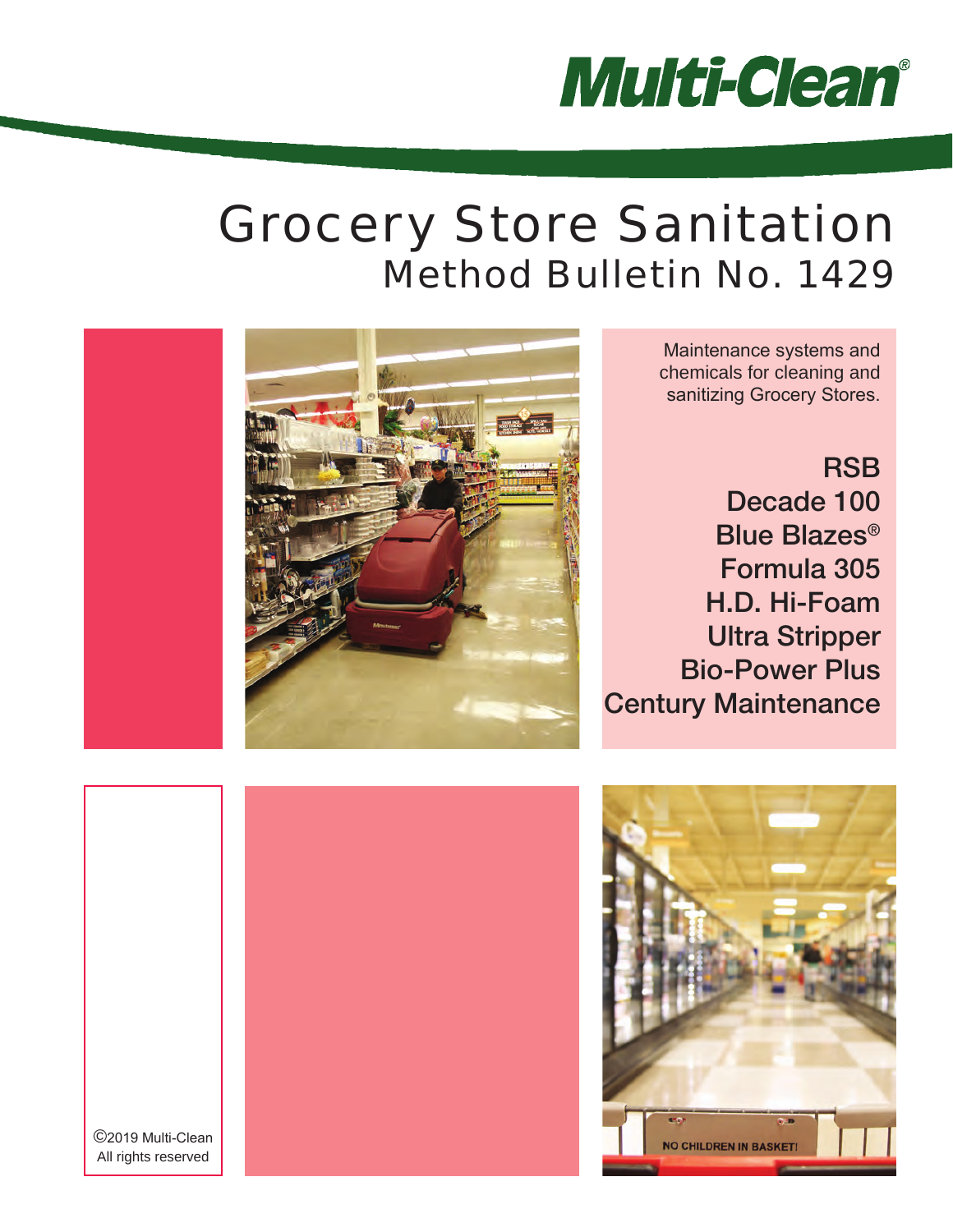### **STOP - READ BEFORE PROCEEDING**

This methods bulletin is to be used **only** by appropriately trained persons in conjunction with such training. **IMPROPER USE OR OPERATION OF THE MULTI-CLEAN (CHEMICALS OR EQUIPMENT) POSES RISK OF PHYSICAL INJURY OR PROP-ERTY DAMAGE.** Specific risks include, but are not limited to, burns, and imporper application of chemical products (e.g. wrong product, wrong product combinations, improper applicator use, and imporper curing.) Because successful and safe application is the responsibility and obligation of the trained applier, the manufacturer disclaims any and all warranties, express or implied, including warranties of **MERCHANTABILITY** or **FITNESS OF PURPOSE.** The manufacturer shall have no obligation except to replace repair, or pay for, in its sole discretetion, any chemical product or equipment shown to be defective.

No person has authority to waive these disclaimers or make any representations or warranties on behalf of the manufacturer, except in writing signed by the manufacturer.

If you have not had training with the particular product or equipment you intend to use, please call:

**Multi-Clean at (651) 481-1900** to arrange training.

DO NOT USE THIS MULT-CLEAN SYSTEM OR ITS COMPONENT PRODUCTS WITHOUT APPROPRIATE TRAINING.

## **Table of Contents**

| • General Guidlines<br>• Hand Hygiene<br>• Controlling Tempertures<br>• Cleaning and Sanitation |  |
|-------------------------------------------------------------------------------------------------|--|
|                                                                                                 |  |
|                                                                                                 |  |
|                                                                                                 |  |
|                                                                                                 |  |
|                                                                                                 |  |
|                                                                                                 |  |
|                                                                                                 |  |
|                                                                                                 |  |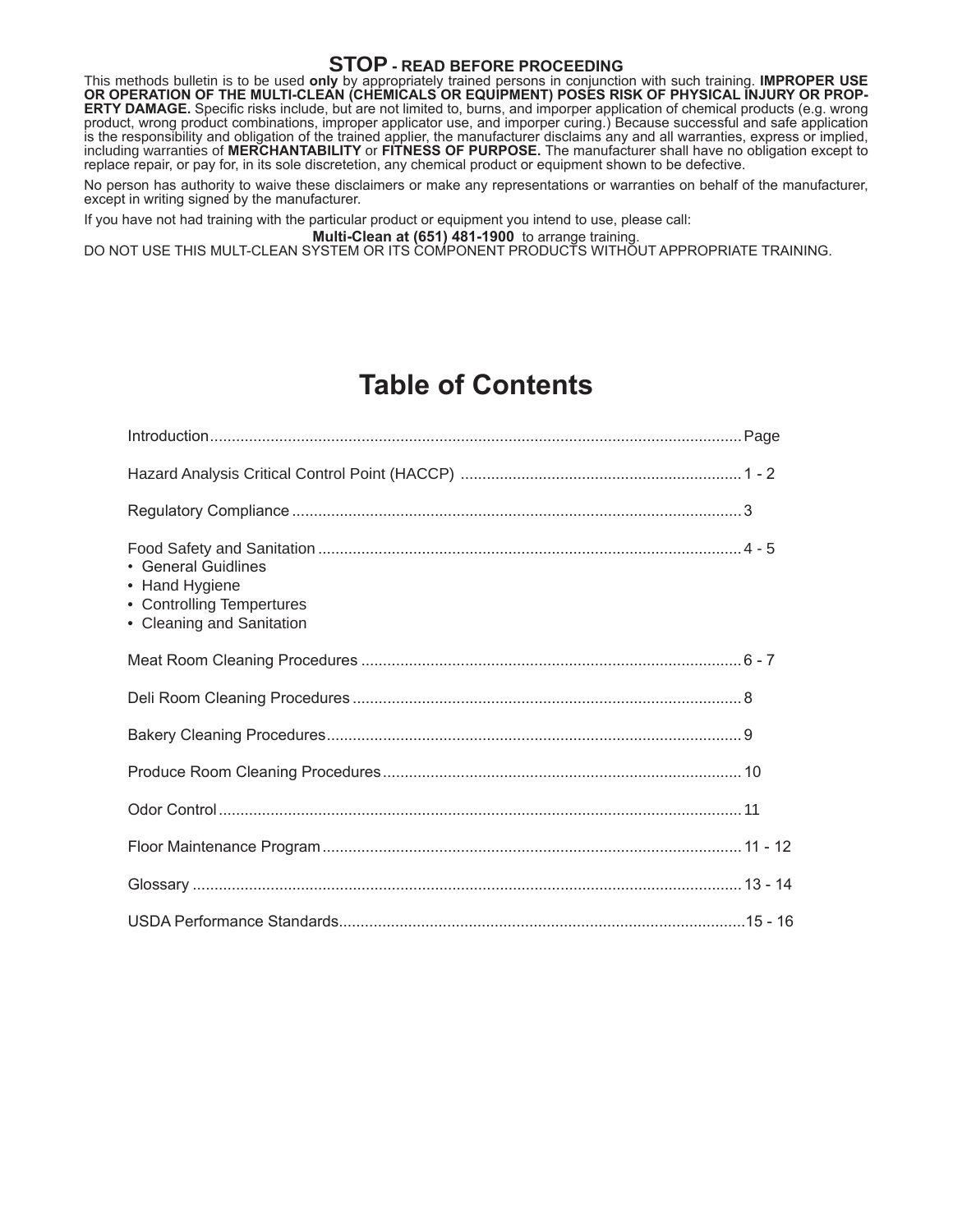### **HACCP** (Hazard Analysis Critial Control Point)

The HACCP has been prepared by the United States Food and Drug Administration (FDA) based on input from state and local regulators, industry, academia, and consumers for the purpose of assisting operators and employees of food establishments at the retail level in their efforts to produce safe food.

This document is intended to serve as a guide in the writing of a simple plan based on HACCP principles that can be used to manage food safety. It is very important to understand that this Guide is intended to assist industry's voluntary implementation of HACCP principles. It is not meant to stand alone, but instead should be used together with advice from and in consultation with your federal, state, local, or tribal food safety regulatory authority.

Your regulatory authority is an important resource for reviewing your food safety management system. Regulatory food safety professionals can provide important information for the public health rationale for controlling a particular hazard. Users of this document also need to consult and use the latest edition of the FDA Food Code since many of its requirements are not reproduced here but constitute a fundamental program that is prerequisite to implementing a HACCP program. If you do not have a copy of the Food Code, refer to Chapter 6, FDA Publications & Federal Regulations, p. 62, for information on how to obtain a copy.

Hazard Analysis Critical Control Point (HACCP) is a common sense technique to control food safety hazards. It is a preventive system of hazard control rather than a reactive one. Food establishments can use it to ensure safer food products for consumers. It is not a zero risk system, but is designed to minimize the risk of food safety hazards. HACCP is not a stand alone program but is one part of a larger system of control procedures that must be in place in order for HACCP to function effectively.

The success of a HACCP program is dependent upon both people and facilities. Management and employees must be properly motivated and trained if a HACCP program is to successfully reduce the risk of foodborne illness. Education and training in the principles of food safety and management commitment to the implementation of a HACCP system are critical and must be continuously reinforced. Instilling food worker commitment and dealing with problems such as high employee turnover and communication barriers must be considered when designing a HACCP plan.

Successful implementation of a HACCP plan is also dependent upon the design and performance of facilities and equipment. The likelihood of the occurrence of a hazard in a finished product is definitely influenced by facility and equipment design, construction, and installation which play a key role in any preventive strategy.

### *Using HACCP Principles at Retail to Manage and Enhance Food Safety*

The goal in applying the HACCP principles at retail is to have MANAGERS AND OWNERS of establishments voluntarily take purposeful actions to ensure a safe outcome. Managing for food safety must be as fully integrated into your operations as those actions that you might take to open in the morning, ensure a profit and manage cash flow, oversee personnel, or any other aspect of your business. Only by putting in place an active, ongoing system, made up of actions intended to create the desired outcome, can you improve food safety. Application of the HACCP principles provides one system that can meet that criterion.

The HACCP principles, combined with a good set of Standard Operating Procedures (SOPs) and a sound training program, can be the most important part of a food safety management system. The HACCP plan that you are going to develop is YOUR PLAN. You may seek assistance from others such as your regulatory authority or an outside consultant, but the design, implementation, and success of the plan rests with you.

You will notice in various parts of this Guide, e.g., in Procedural Step 3, and in the Operational Steps: Preparation and Set Up and Packaging, that the Guide speaks inconclusively to the method of controlling personal hygiene and bare hand contact with ready-to-eat food. The distinction focuses on whether such hazards should be considered part of a prerequisite program and managed through SOPs or as critical control points.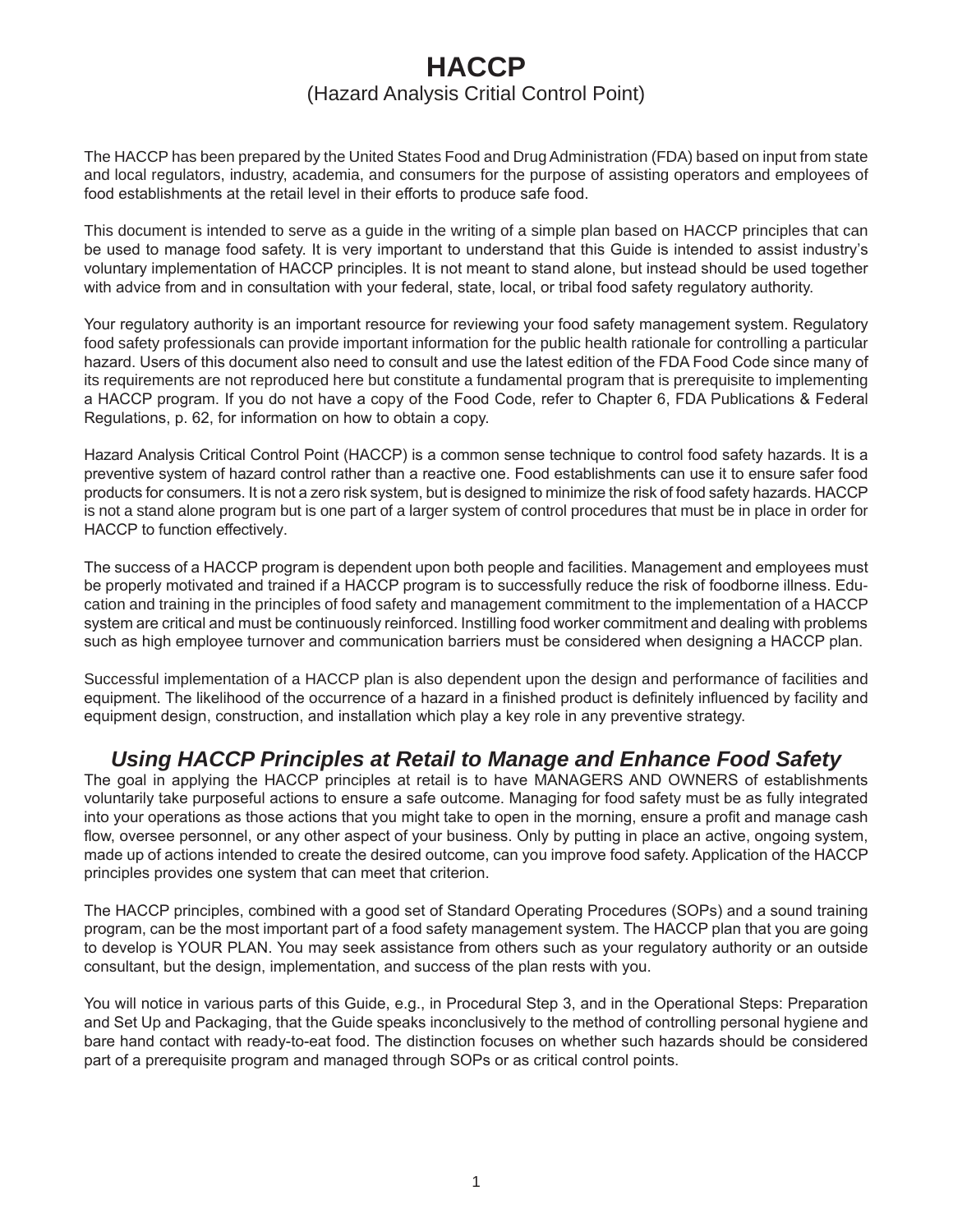## **The HACCP System is Defined by Seven Principles.**

- **1. Perform a Hazard Analysis.** This first principle is about understanding your operation and determining what hazards are likely to occur. This usually involves defining the operational steps that you take as food enters and moves through your business. At this point, you will also try to understand how the people, equipment, methods, and foods all affect each other.
- **2. Decide on the Critical Control Points (CCPs).** Which of the operational steps identified in principle #1 are critical to a safe outcome? Where can a hazard be prevented, eliminated, or reduced to an acceptable level? Which actions positively, absolutely, have to happen right? Is there a later step that will prevent, reduce, or eliminate the hazard? It is important to know that not all steps are CCPs. Generally, there are only a few CCPs in each process.
- **3. Determine the Critical Limits.** Each CCP must have boundaries that define safety. How will you know when the CCPs are under control? What are the regulatory standards? What will you measure against? Critical limits are the measurements that define safety and can usually be found in the Food Code. For example, for cooking hamburgers, the Food Code sets the critical limits at 155°F for 15 seconds. When critical limits are not met, it could mean that the food is not safe.
- **4. Establish Procedures to Monitor CCPs.** Once you have decided which operational steps are critical and have set the critical limits, someone needs to keep track of the CCPs in the flow of foods through your operation. Monitoring involves finding a way to see that the CCPs are kept under control and within the critical limits.
- **5. Establish Corrective Actions.** What will you do when things go wrong? When monitoring your CCPs you will occasionally find an operational step that is outside of your critical limits. You need to plan ahead and decide what your actions will be, communicate those to your employees, and train them in those decisions. This preventive approach is at the heart of HACCP. Problems will arise. You need to find them and correct them before they can cause someone to become ill or injured.
- **6. Establish Verification Procedures.** This principle is all about making sure that the whole system is in place and working. You will want to periodically make observations, calibrate equipment and temperature measuring devices, review records / actions, and discuss procedures with your employees. All of these activities will be for the purpose of ensuring that your system is real and checking to see if it needs to be modified or improved. Verification may also be conducted from the outside, such as by the regulatory authority or a third party.
- **7. Establish a Record Keeping System.** There are certain written records or kinds of documentation that will be needed in order to verify that the system is working. Refer to the following table for examples of simplified "records." These records will normally involve the HACCP plan, itself, and your monitoring activities and serve to document that you really do have an on-going system in place. Record keeping should be as simple as possible in order to make it more likely that employees will have the time to keep them.

HACCP is endorsed by the Food and Drug Administration. Combined with basic sanitation and a solid employee training program (prerequisite to the implementation of the HACCP principles), HACCP can provide the operator and employees a complete food safety management system.

#### **Additional Information**

For further information on the HACCP, please refer to the Food and Drug Administration Center for Food Safety and Applied Nutrition web sites:

"Managing Food Safety, A HACCP Principles Guide for Operators of Food Estabisments at the Retail Level" DRAFT: APRIL 15, 1998 www.cfsan.fda.gov/~dms/hret-1.html.

"Hazard Analysisi and Critical Control Point" www.cfsan.fda.gov/~lrd/haccp.html.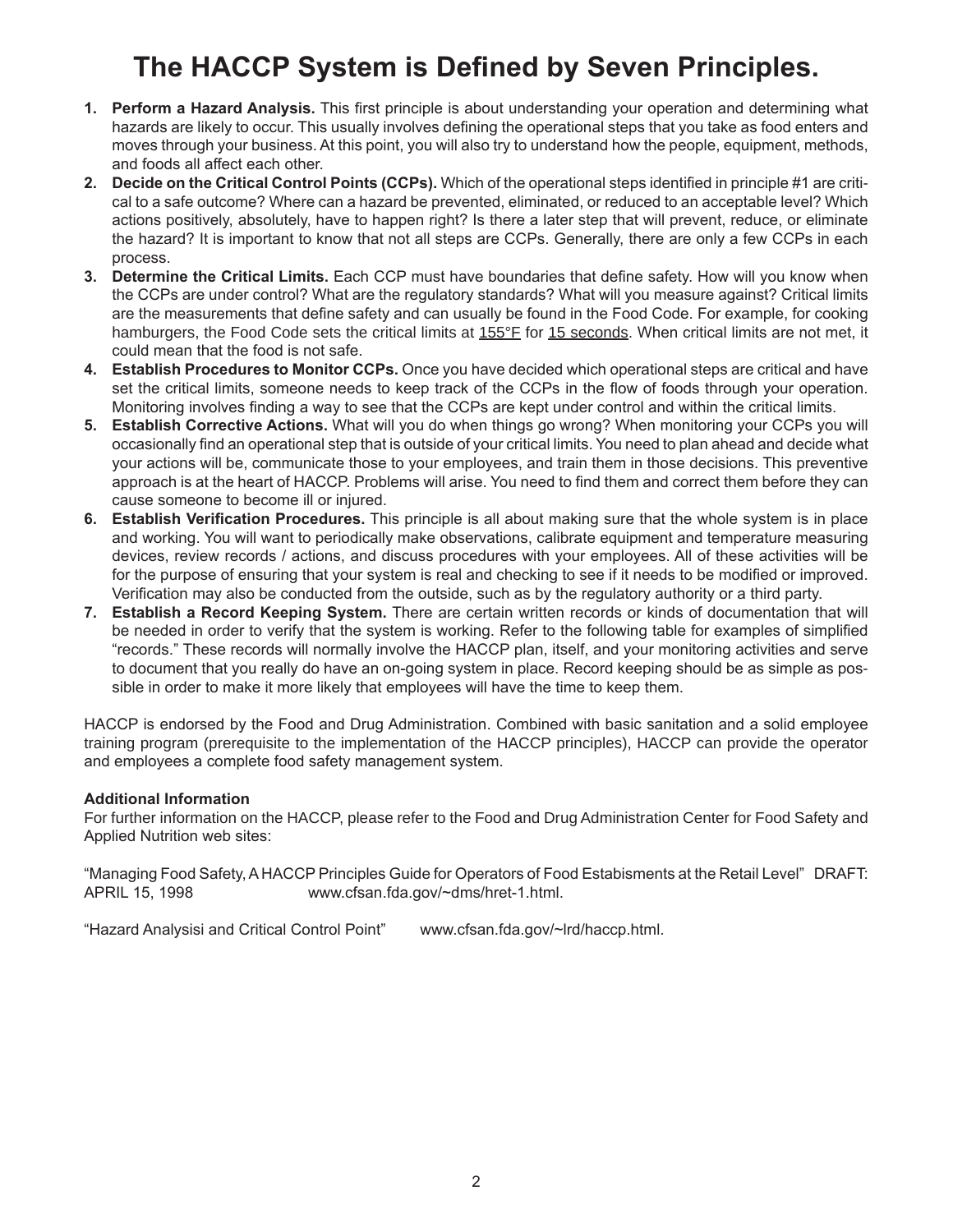## **Regulatory Compliance**

### **United States Department of Agriculture (USDA)**

The USDA inspects meat, poultry, and rabbit slaughtering and processing plants. The United States Department of Agriculture (USDA) no longer "Authorizes" Cleaners to be used in USDA regulated facilities (dairy, meat and poultry processing plants). The term "USDA Authorized" is no longer used. Instead, the USDA has published performance standards that a cleaner must meet in order to be used for specific tasks in USDA facilities. Now products are labeled: "This Product Meets USDA Performance Standards for (A-1) Type Products." It is the manufactureres' responsiblity that the cleaner meets these performance standards. See literature sheet "USDA Performance Standards for Cleaning Products" for further information.

### **United States Environmental Protection Agency (EPA)**

The EPA regulates products that make germicidal claims including sanitizers and disinfectants. The EPA requires that any germicidal claims made on the product label must be scientifically valid. For addition information: www.epa.gov.

### **United States Food and Drug Administration (FDA)**

The FDA regulates the chemicals used in hand sanitizers and anti-microbial hand soaps. For additional information: www.fda.gov.

### **State Department of Agriculture, Health and/or Municipal Regulatory Agencies**

State and/or city agencies regulate cleaning and sanitation programs used in food preparation areas. Different states and/or cities may handle these issues differently.

### **Local Sewage Treatment Regulations**

Certain sewage treatment plants or wastewater agencies may limit the pH of wastewater discharge to sewers. The agency governing wastewater in the area should be consulted for applicable regulations, if any. The sanitation program should be modified to meet these guidelines, if necessary.

### **OSHA Hazard Communication Standard 29CFR1910.1200**

All employees must be trained on how to protect themselves from hazardous chemicals, including all cleaners, degreasers, sanitizers etc.

OSHA HAZCOM Training must incorporate the following:

- The HAZCOM written program
- Safety Data Sheets (SDS)
- Labeling
- Personal Protective Equipment (PPE)
- Employee Training.

For Further Information: www.osha.gov/SLTC/hazardouscommunications/index.html

### **Lockout/Tagout 29CRF1910.147**

All employees must be trained on the steps and checks to be undertaken when servicing or maintaining equipment powered by or containing potentially hazardous energy.

Written Plan Lockout/tagout Procedure Employee Training

For further information: www.osha.gov/SLTC/controlhazardousenergy/index.html.

Electric equipment powered by a power cord can be controlled after unplugging the cord and does not need to be locked or tagged.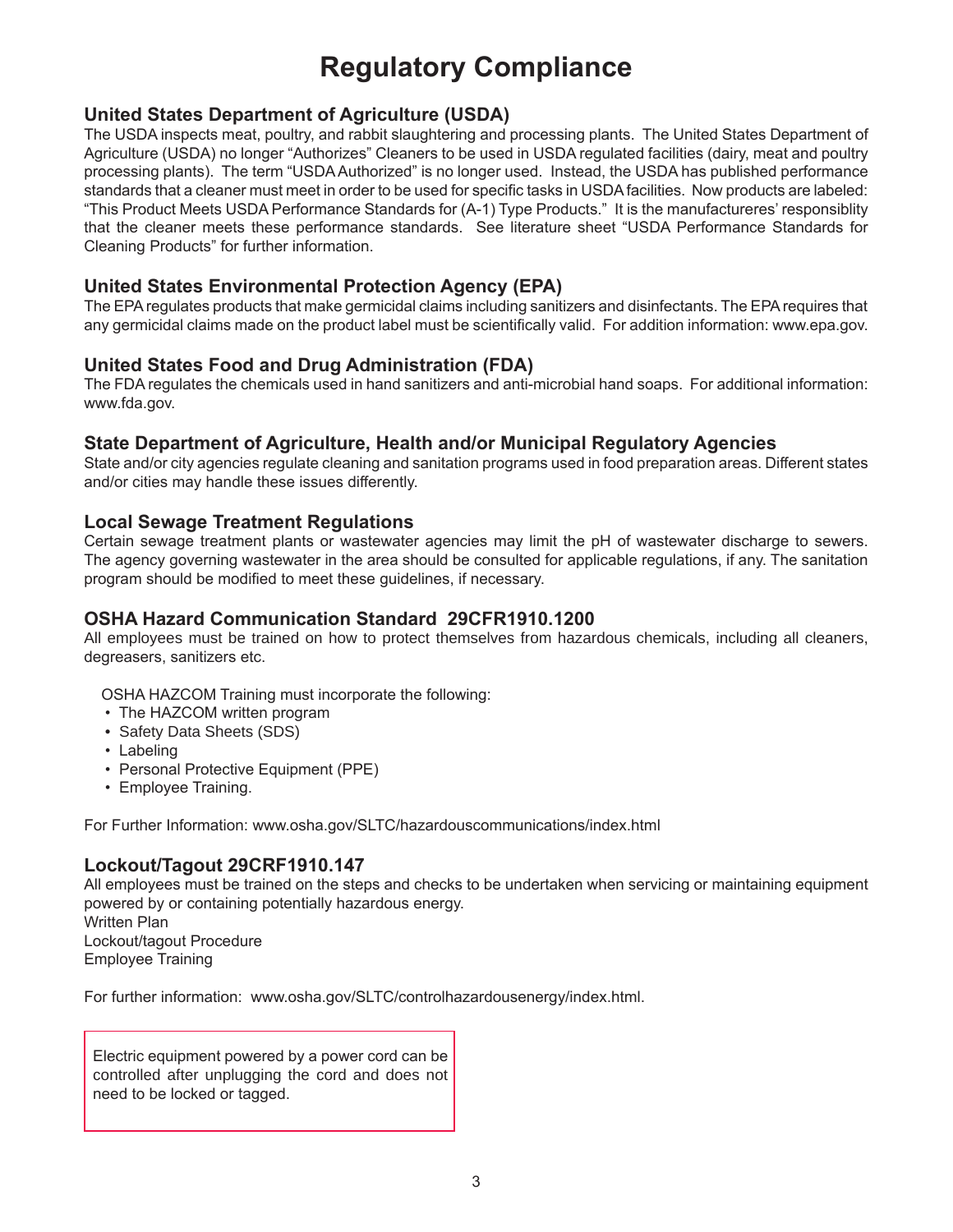## **Food Safety and Sanitation General Guidelines**



Sanitation in food preparation areas is a key to ensuring that:

- Safe food products are provided for retail consumption
- A quality image is presented to the customer and
- Local, state, and federal regulations are met.

In areas where food is processed or prepared, fats and greases need to be cleaned away. All surfaces must then be sanitized to reduce bacterial levels.

All items used to process or prepare meat, poultry, and other foods (knives

utensils, saws, etc.) and surfaces in meat rooms and food preparation areas (countertops, walls, floors, equipment, etc.) need to be cleaned and sanitized.

### **Hand Hygiene**

Of prime importance in any food service sanitation program is proper hand hygiene. Conventional or Foamy Soaps with anti-bacteria agents such as **Multi-Fresh Foamy Pro Antimicrobial Soap** is recommended. Wash hands for 30 seconds minimum and rinse with warm potable water. Use nail brush as needed.

Hands should be washed: After using the toilet, after smoking, after handling potentially contaminated material; money, mops, scrubbing equipment, shaking hands, after eating, after handling raw meats, poultry, seafood, or after performing janitorial work. **See literature for full list of Multi-Fresh Hand Soaps and Dispensers.**

**Sani-Foam Foaming Non-Alcohol Hand Sanitizer** is also an important part of Hand Sanitiation. Sani-Foam is a no-rinse foaming hand sanitizer that can be used to kill 99.9% of common germs found on your hands. This water based sanitizer has been specially formulated with a unique quaternary ammonium antimicrobial compound (Benzalkonium Chloride, USP).

Alcohol hand sanitizers can dry out your skin with repeated use. Sani-Foam Non-Alcohol Hand Santizer contains moisturizers that will leave your hands smooth and soft and repeated use will not cause dry chapped hands.

### **Controlling Temperatures**

Controlling food temperatures is critical to prevent microbial growth in food which can result in food borne illnesses. Food temperatures should be checked at regular intervals with clean, calibrated and sanitized thermometers. Documentation on what holding temperatures are recommended and at what intervals they be checked is vital to a program on food safety.

### **Recommended Holding Temperatures and Procedures**

- Freezers: Keep at 15F or below.
- Refridgeration: 33 40F
- Cooking: Poultry 165F; Ground Meats 160F, Roast Beef 140F for 12 Minutes or 130F for 121 Minutes
- Reheating: Reheat to 165F. Reheat only one time.
- Cooling and Storage.
- Cool Hot/Warm foods as quickly as possible.
- Cooked foods should be cooled uncovered in 4 " deep pans. Cover once the food is cooled propely.
- Hot Foods should be cooled to 65-70F within 2 hours and then cooled to 41F within another 4 hours.
- Melons should be pre-chilled for 24 hours before cutting.
- Pre-chill ingredients for Salads, other cold dishes.
- Large batches of liquids, such as soup should be placed in shallow, metal pans. Pans can be placed into an ice water bath with stirring, or place some ice in soup stock to help aid cooling.
- Large solid foods should be cut into smaller pieces to aid cooling. Use a blast chiller, if available.
- Use clean, calibrated and sanitized thermometers along with daily temperature log to keep track of food temperatures.



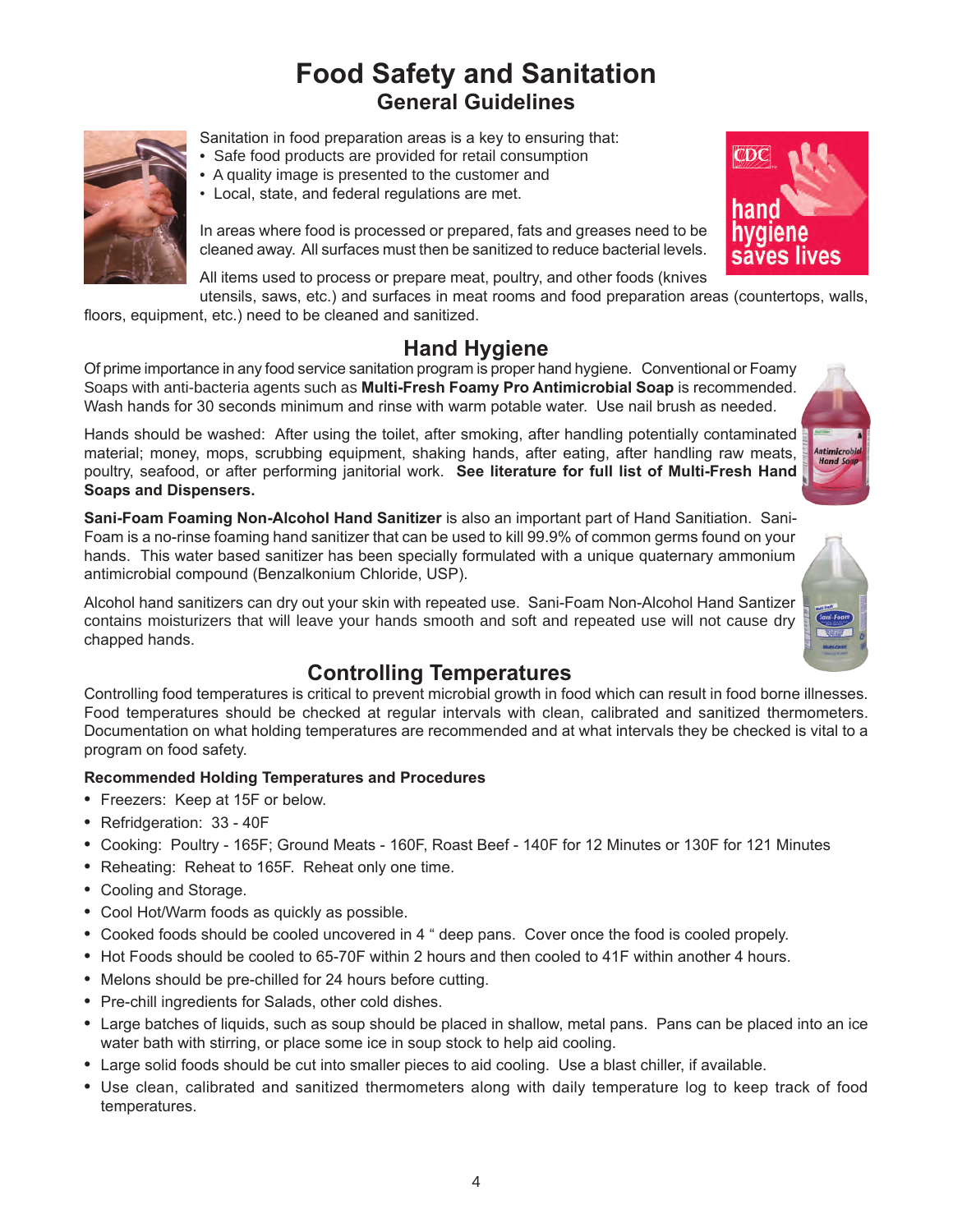## **Food Safety and Sanitation**

### **Recommended Holding Temperatures and Procedures (Continued)**

- Inspect all incoming orders at recieving areas. Look for defects, damage, cleanlines, proper temperature, quantity and count.
- Store all foods and packaging 6 inches off the floor at all times and away from walls, if possible.
- Store and/or display raw food seperately or below cooked food.
- Protect all packaging materials from contamination. Store upside down to protect food contact surface.
- Cover all foods when in storage, except when cooling hot/warm foods.
- Rotate stock. Date code everything. First in, First out.
- Follow strict shelf life policy for chilled, ready-to-eat foods for maximum freshness.

### **Cleaning and Sanitation.**

Clean and sanitized equipment and surfaces is one of the most important elements in proper food handling. Bacteria, molds, mildews, fungus's etc. can contaminate food which can cause disease and foul odors. Controlling this microbial contamination is vitally important.

### **General Procedures**

- Cleaning and Sanitizing must be done on a regular basis. This means daily cleaning by all shifts.
- All equipment, such as slicers, saws, grinders etc., must be dissassembled and each part must be thoroughly cleaned with HD Hi-Foam and then sanitized with M-C 10 Sanitizer.
- All surfaces (food prep areas, cutting tables, counters) and surrounding areas should be thoroughly cleaned and sanitized.
- Always allow sanitized surfaces to air dry. This allows the M-C 10 sufficient contact time to allow it to work most effectively.
- All buckets used for cleaning must be properly labeled identifying the chemical in the container.
- A written plan specific to each department should be available at all times. Please contact Multi-Clean's Technical Service Department for assistance in developing a written plan, if needed.

### *Miscellaneous Guidelines*

- 1. Sanitation chemicals should be stored in such a way as to eliminate the possibility of their contacting food or packaging material by leakage or spillage. Sanitation chemicals should be stored separately from rodenticides, herbicides, and insecticides.
- 2. All secondary package (quart and pint bottles, sprayers, buddy jugs, etc.) must be labeled per OSHA regulations with product identity and hazard warnings.
- 3. Sponges and rags should be stored overnight in a solution of M-C 10 Sanitizer in a covered pail.
- 4. The three basin food preparation area sink should NOT be used for hand washing or janitorial purposes.
- 5. Glass, kettles, pots, pans, etc., should be stored upside down. Utensils and items with handles should be stored with handles out.
- 6. Floors, walls, ceilings, ducts, etc. should be cleaned with dustless methods such as vacuuming, wet cleaning, or polyethylene dust attracting clothes. Sweeping is not recommended, as bacteria contaminated dust may simply swept into the air.
- 7. Cutting boards should be tilted during cleaning to allow them to drain and air dry.

### **Cleaning Schedule**

Food preparation areas and equipment require periodic cleaning and sanitation. Though each situation is somewhat unique, the following guidelines can provide a basis for scheduling.

- Food contact, surfaces of kettles, grills, griddles, and other devices should be cleaned at least once a day.
- Non-food contact surfaces should be cleaned as necessary to remove dust, dirt, food particles, and other soilage.
- Every time there is a processing change between beef, poultry, pork, fish, etc., or if there is a change from raw to ready-to-eat foods, the food contact surfaces and utensils should be cleaned and sanitized.
- Every time there is an interruption in processing during which contamination may have occurred the food contact surfaces should be cleaned and sanitized.
- Food contact surfaces and utensils should be cleaned and sanitized after the final use each day.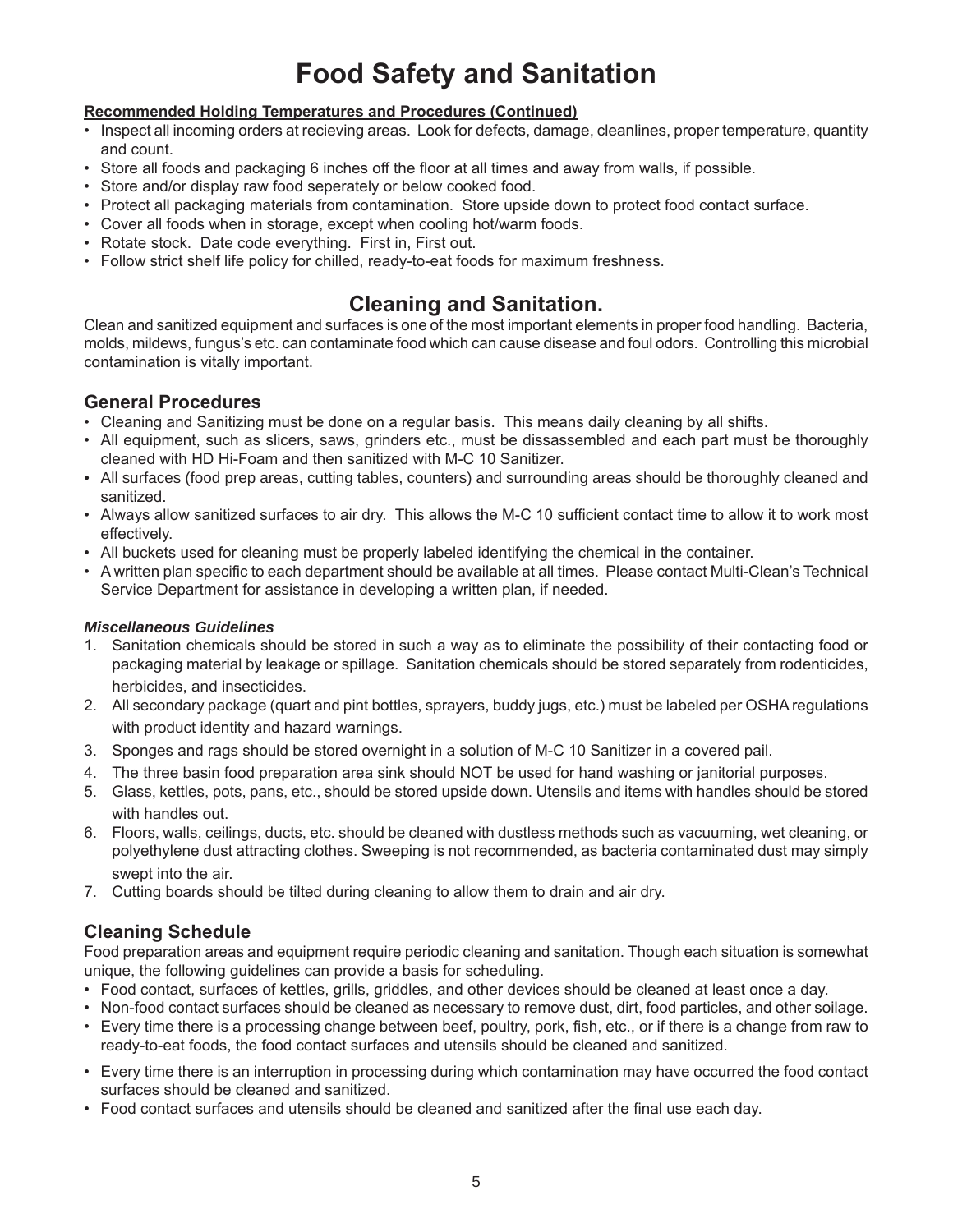## **Meat Room Cleaning Procedures**

Surfaces in meat rooms and food preparation areas become soiled with grease during routine operations. Countertops, floors, walls, equipment, etc., all require cleaning (small items are cleaned separately by hand). When cleaning these surfaces the method used must be both efficient, that is, not take too long to accomplish, and effective leaving clear, grease-free, sanitized surfaces.

#### **1: CLEANING/DEGREASING**

H.D. Hi-Foam Food Service Degreaser or 12 HD Hi-Foam are the recommended degreasers. Its high foam clings to vertical surfaces. The 12 HD Hi-Foam is dispensed using the Sanitation Station. The Sanitation Station mounts to the wall and draws in the 12 HD-High Foam and the 10 M-C 10 Sanitizer, diluting and dispenses propely diluted product through a multi-function foam gum (included with the Sanitation Station) . Use a brush to agitate surfaces that have heavy build-up.

#### **2: RINSE**

After the surfaces have been degreased they must be rinsed with potable water to remove residues of used degreaser. A garden hose nozzle or pressure washer are effective rinse methods.

#### **3: SANITIZE**

After rinsing, surfaces must be sanitized to destroy bacteria that may be present. M-C 10 Sanitizer is used for this purpose. It provides 200 ppm quaternary ammonium chlorides, is EPA registered and Meets USDA Performace Standards for D-2 Type Products. After spraying all surfaces with the sanitizing solution, surfaces should be left to air dry.



**1**. Remove or carefully protect food products and packaging material. Cover any non-washable equipment.



**2**. Gather knives, saws, cutting blades, and other small items for cleaning in three basin sink.



**3**. Clean up all loose debris on counter-tops and floors and dispose of in proper recycling or garbage containers.



**4**. Apply **12 HD High Foam.** Apply foam to all surfaces and equipment in meat cutting room.



#### *Some of the unique features include:*

- Specially designed eductors require less water to operate, delivering better performance against the back pressure of long discharge hoses and spray guns.
- 4.5 gpm (18 lpm) rinse function provides full flow rinse for quick, effective rinsing.
- Stainless steel components are resistant to chemical attack and hard water deposits.
- Integrated hose rack eliminates need for separate, costly hose hanger.
- Easily understandable English/Spanish labeling to allow proper use by workers.
- System delivers effective performance with water up to 140° (60° C).



**5.** Scrub heavily soiled areas with a brush, if necessary.



**7.** Squeegee rinse-water down floor drain.



**6.** Rinse with Potable Water. To apply potable water rinse, turn selector lever to the middle position, apply rinse to all surfaces.



**8.** Sanitize all food contact surfaces just cleaned and rinsed by spraying with a solution of **10 M-C 10 Sanitizer**. Thoroughly wet all surfaces.

**9.** Allow to air dry. Do not rinse. All surfaces are now properly cleaned and sanitized.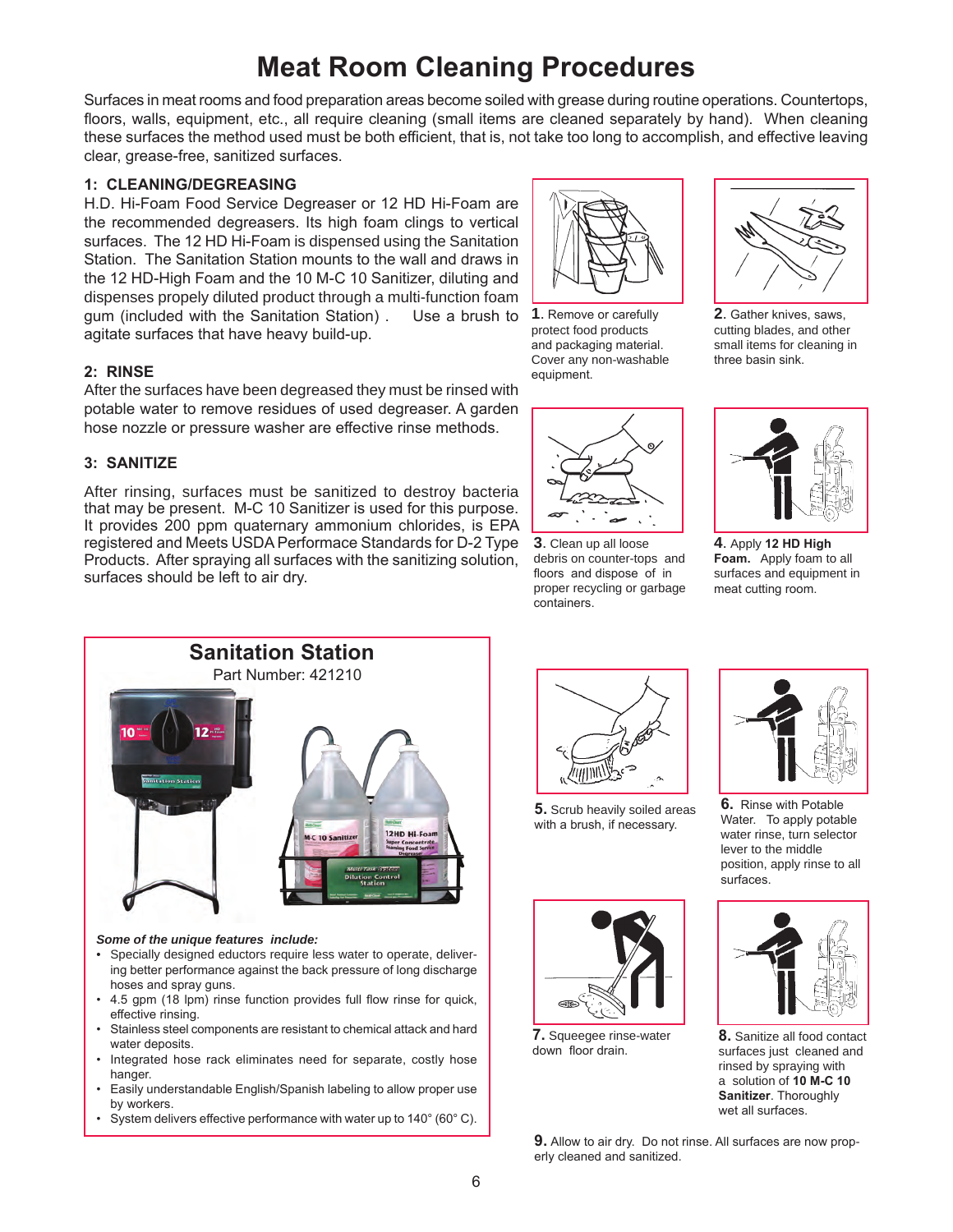## **Meat Room Cleaning Procedures**

(Continued)

### **Daily Cleaning Tasks**

Cover Wrapping Equipment & Scales Clear the Decks 3 Basin Sink Band Saws Grinder and Mixer Cuber Slicer Slace/wrapper Work Bench Tops, Shelves, etc. Meat Pans Meat Cooler Seafood Cooler Display Cases **Telephone** Walls Drains Floors Cleaning Equipment.

### **Weekly Cleaning Tasks**

Display cases (Inside) Freezer Walk-in Cooler Waste Containers Tray and Lug Racks

### **Equipment**

Band Saw **Grinder Cuber** Slicer Scale / Wrapper

Wash, Rinse, Sanitize

### **12 HD Hi-Foam**

#### **High Power Alkaline Detergent**

Cuts through animal fats, greases and oils found in food processing. Use in meat processing plants, butcher shops - meat rooms, delis, institutional kitchens, restaurants. Meets USDA Performance standards for A-1 type products.

#### **Multiple Uses**

Use for cleaning walls, floors, countertops, butcher blocks and most other surfaces. Apply to vertical surfaces using the Multi-Clean Sanitation Station.

#### **Rich Clinging Foam**

When used through the special foamer attachment on the Multi-Clean Sanitation Station, HD Hi-Foam produces a thick foam that clings to walls for maximum contact.

### **10 M-C 10 Sanitizer**

Use MC-10 Sanitizer as a meatroom sanitizer in food processing plants and grocery store meatrooms. Sanitize all surfaces including walls, floors, food prep surfaces in grocery stores, delis, restaurants, kitchens. Use in a 3-basin sink for sanitizing utensils after cleaning.

The Sanitation Station accurately dispenses a cleaner and sanitizer with the flip of a lever.

#### **No Rinse Sanitizer**

Designed for use in food processing or preparation areas to effectively sanitize all surfaces after cleaning and rinsing.

#### **Sanitize or Disinfect**

Dual use product, no rinse sanitzier at 1:512 dilution.

#### **USDA Authorized**

Meets USDA Performance Standards for D-2 Type Products.



12 HD High Foam 902823



10 M-C 10 Sanitizer 902803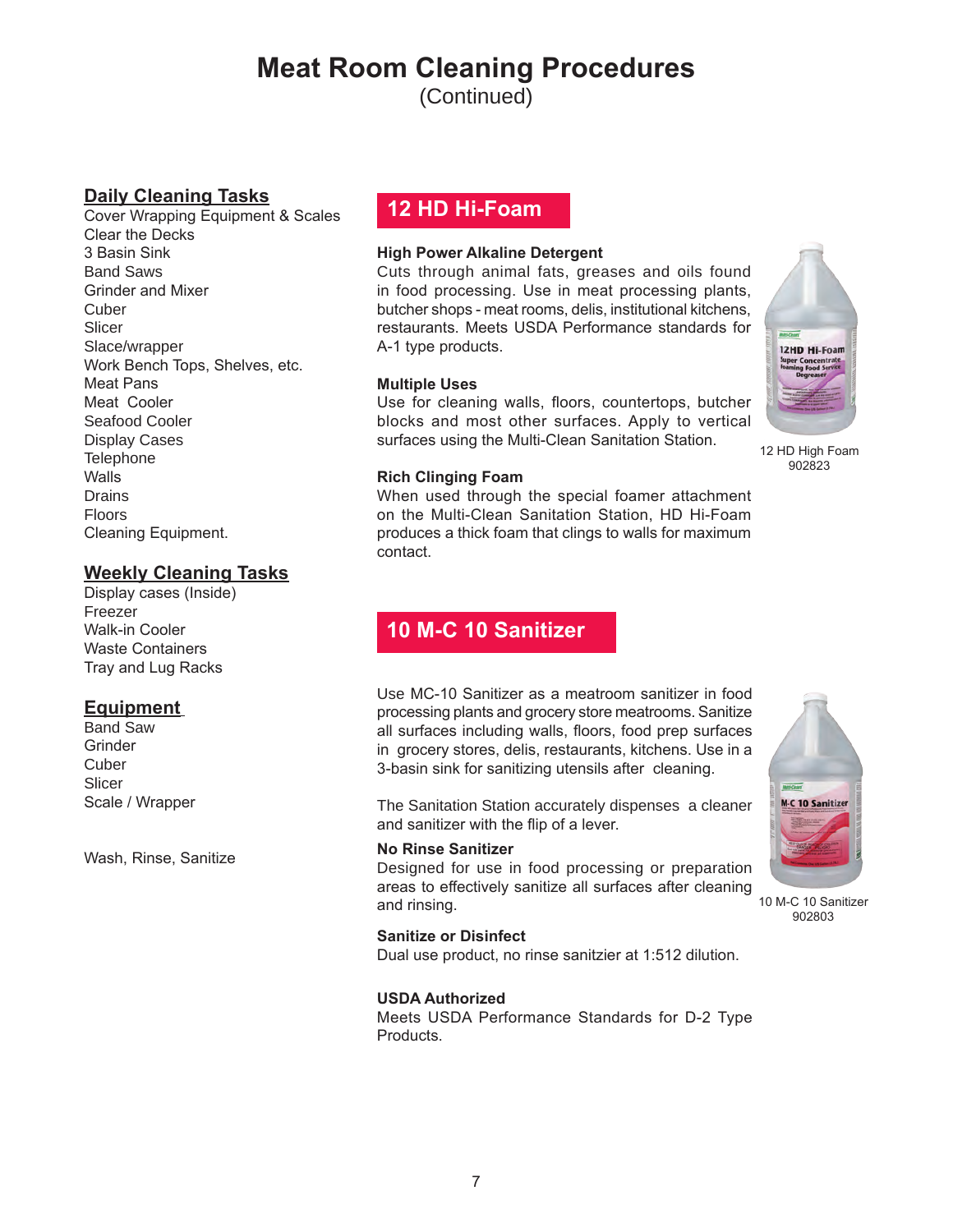## **Deli Room Cleaning Procedures**

### **Daily Cleaning Tasks**

Clear Decks 3 Basin Sinks **Slicers** Grinder/Food Processor Counter Tops and Shelves Knife Racks Can Openers Food Storage and Display Containers Knifes, Silverware Scales Walk-in Coolers and Freezers Ice Machine Pan Washer Microwave Oven Pizza Ovens Wonder Roast Ovens Stoves/Ovens Ventilation Hoods Display Cases Wrapping Stations Floors **Drains** Cleaning Equipment

### **Weekly Cleaning Tasks**

Hoods and Filters Store Rooms Freezer Walk-In Cooler Pizza Oven Display Cases (inside)

### **Equipment**

Grills and Griddles Deep Fryers Range Hoods & Removeable Filters



**15 POWER SUDS 902863**

**15 POWER SUDS Cuts Grease**

**POWER SUDS** is excellent for removing grease, fats, cooking oils, and helps loosen baked-on foods.

**Long Lasting Suds** The super concentrate formula produces long lasting suds for economical cleaning.

### *Dishwashing Procedure*

### **1. PREPARATION**

- (a) Gather all items to be cleaned: and place on dishboard next to the three-basin sink.
- (b) Flush, scrape and, if necessary, preclean items to be washed to remove debris and food stuff into trash receptacle.
- (c) Sinks must be clean before use.

#### **2. FILL SINKS**

- (a) Turn on water supply to SINK STATION dispenser and adjust water temperature to warm.
- (b) Fill the first, leftmost basin to the desired level by turning the 15 Power Suds knob to on position. Drain and refill as needed.
- (c) Fill the second, middle basin with warm potable water. Drain and refill fresh water as needed.
- (d) Fill the third, rightmost basin to the desired level by turning the 10 M-C 10 Sanitizer knob to on position.

#### **3. WASH, RINSE and SANITIZE**

- (a) Thoroughly wash all items in the first (wash) sink.
- (b) Allow soapy water to drain off and move to the second sink. Rinse items by soaking in rinsewater.
- (c) Move items to the third (sanitize) sink. Allow items to soak for at least 1 minute.
- (d) Place items in drying rack to air dry. Do not re-rinse or towel dry.
- (e) Check quat level frequently to assure sanitizing solution is effective. Change 10 M-C 10 Sanitizer solution when quat level drops below 200 ppm.



#### **Food Service Sanitation** Use 15 POWER SUDS and 10 M-C 10 SANITIZER as part of an effective sanitation program.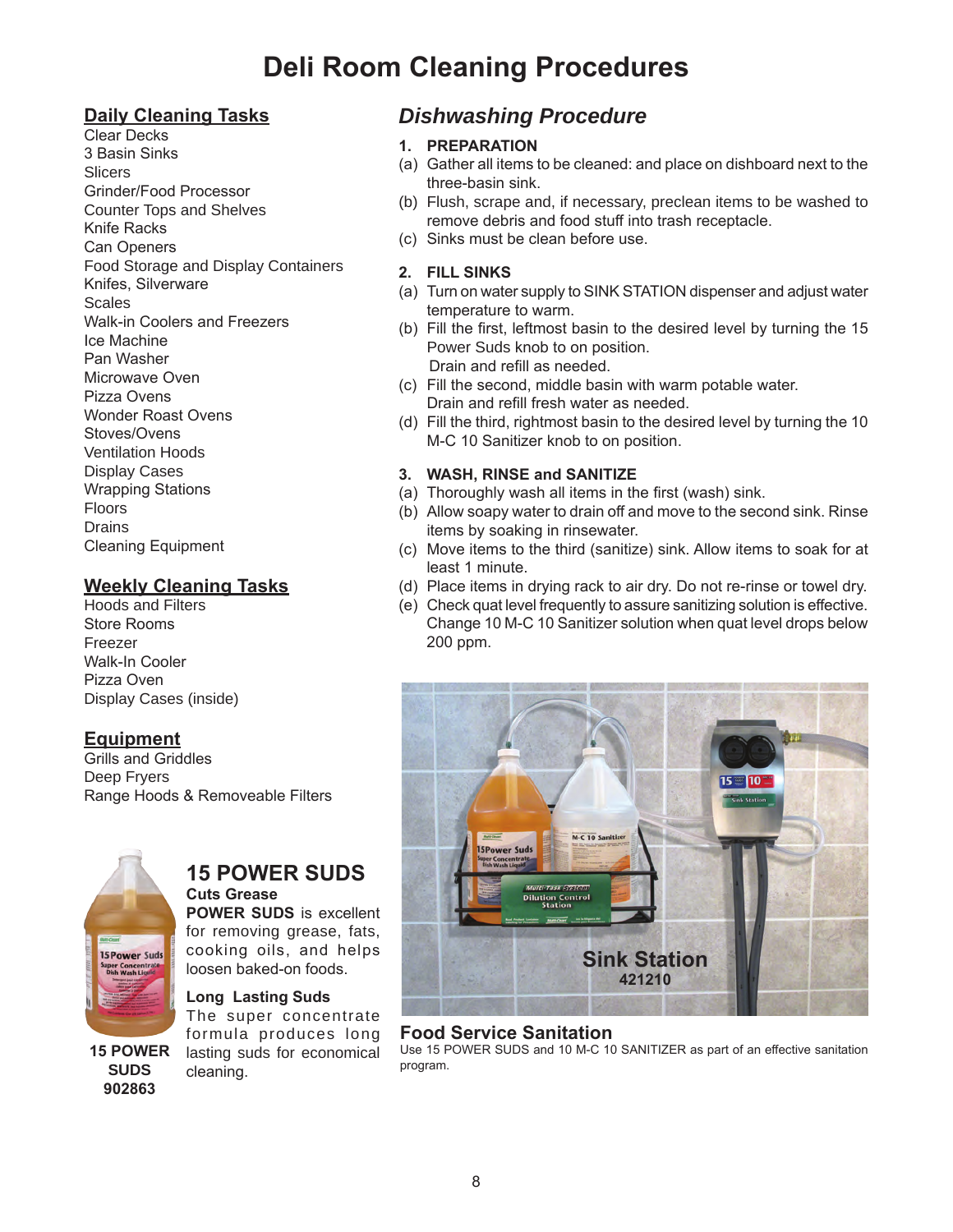## **Bakery Cleaning Procedures**

### **Daily Cleaning Tasks**

Clear the Decks 3 Basin Sinks Mixers Walls Behind Mixers and Sink Freezers Doughnut Fryer Sanitary Doughnut Machine Counter Tops Shelves Spice Cabinet Ingredient Bins Microwave Ovens Can Openers Mixing Bowls, Sheet Pans, etc. **Scales** Proof Box Sheeter, Ronder, Divider Decorating Station Showcases and Back Bar **Telephones** Wrapping Station Floor Drains

### **Weekly Cleaning Tasks**

Hoods and Filters Sotrage Shelving Floor Pallets Reach-In Retarders & Freezers Walk-In Freezer Sheeter Pan Washer Racks Cream Case

### **Equipment Cleaning Tasks**

Bake Ovens Deep-Fryers Range Hoods with Removable Filters Removable Hood FIlters Vertical cutter / Mixer Pan Washer



Sink Station

### **Food Service Sanitation**

Use 15 POWER SUDS and 10 M-C 10 SANITIZER along with the Sink Station (see page 8 for details) as part of an effective sanitation program.



• No Solvents, Low Odor, No VOC's

**910453, 1 Gallon**

**Grill and Oven Gel Cleaner** is a strong clinging gel that will cut through grease and built-up carbon residues on grills, ovens and ventilation hoods. The clinging gel provides longer contact time to provide better cleaning power on vertical surfaces.

For use in all restaurants, cafeterias, kitchens, fast food operations, bakeries etc. Use on grills, stoves, ovens, ventilation hoods, racks, burners, waffle irons, griddles, rotisseries, drip pans, porcelain, ceramic tile, glass oven windows, exhaust fans, chrome, stainless steel, iron and copper.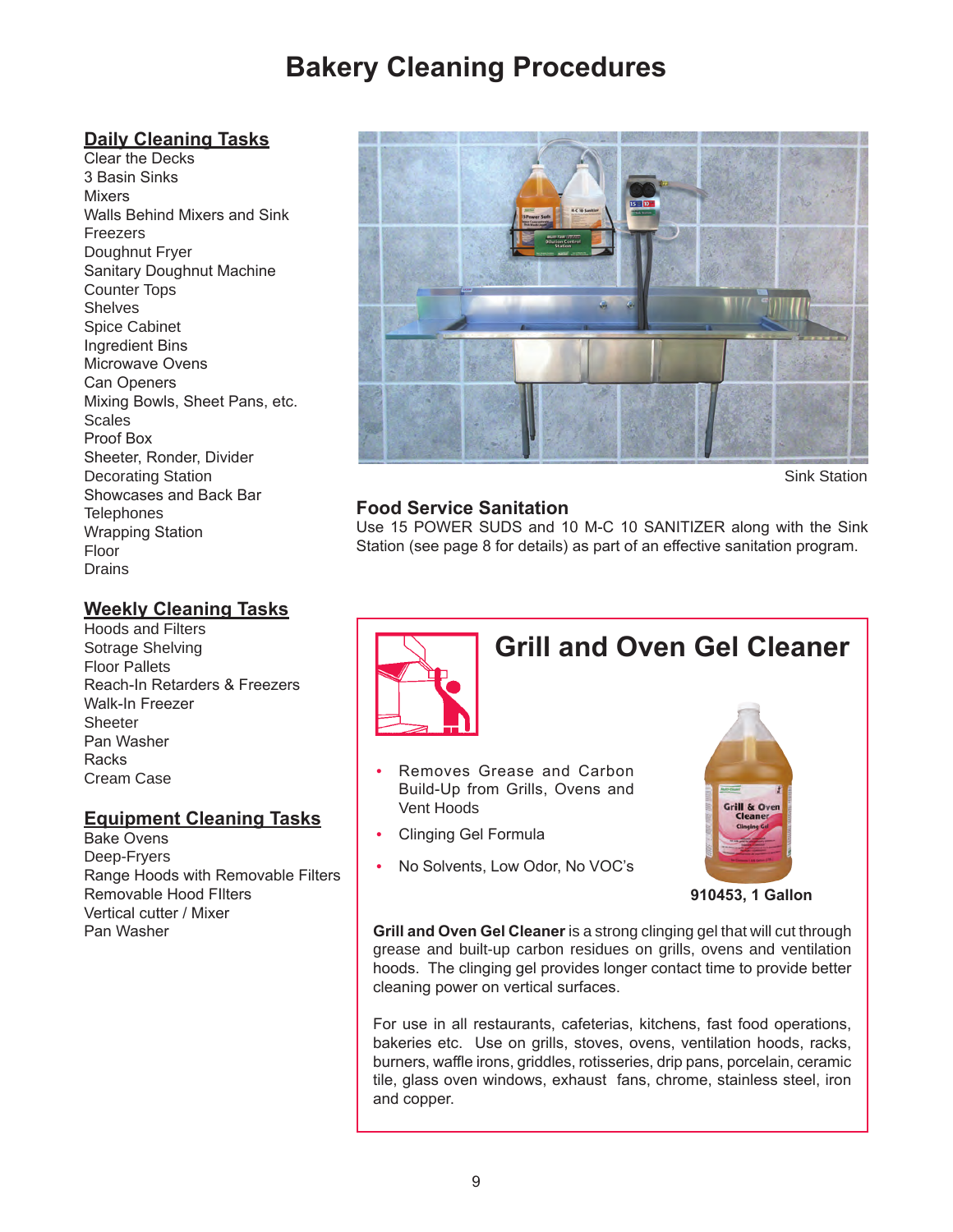## **Produce Room Cleaning Procedures**

### **Daily Cleaning Tasks**

Clear the Decks 3 Basin Sinks Hanging Scale Pans Mirrors Display Racks and Tables Work Bench Tops Hand Tools and Knife Racks Knives Wrapping Station Pineapple Corer Vegetable Cutter Juice Machine Floor-Prep Area and Cooler Cleaning Tools

### **Weekly Tasks**

Floor-Prep Area and Cooler Refridgerated Rack-Wet Work Bench Shelves, Legs, and Frames Storage Cabinets and Supply Shelves Trimming/Waste Barrel Drain





**Multi-Task Dispenser U-Fill Gun**



Use the U-Fill Gun to dispense chemical directly into autoscrubbers or quart bottles.



Measure proper volume. Just squeeze and pour directly into Mop Bucket or Autoscrubber **Squeeze N Pour**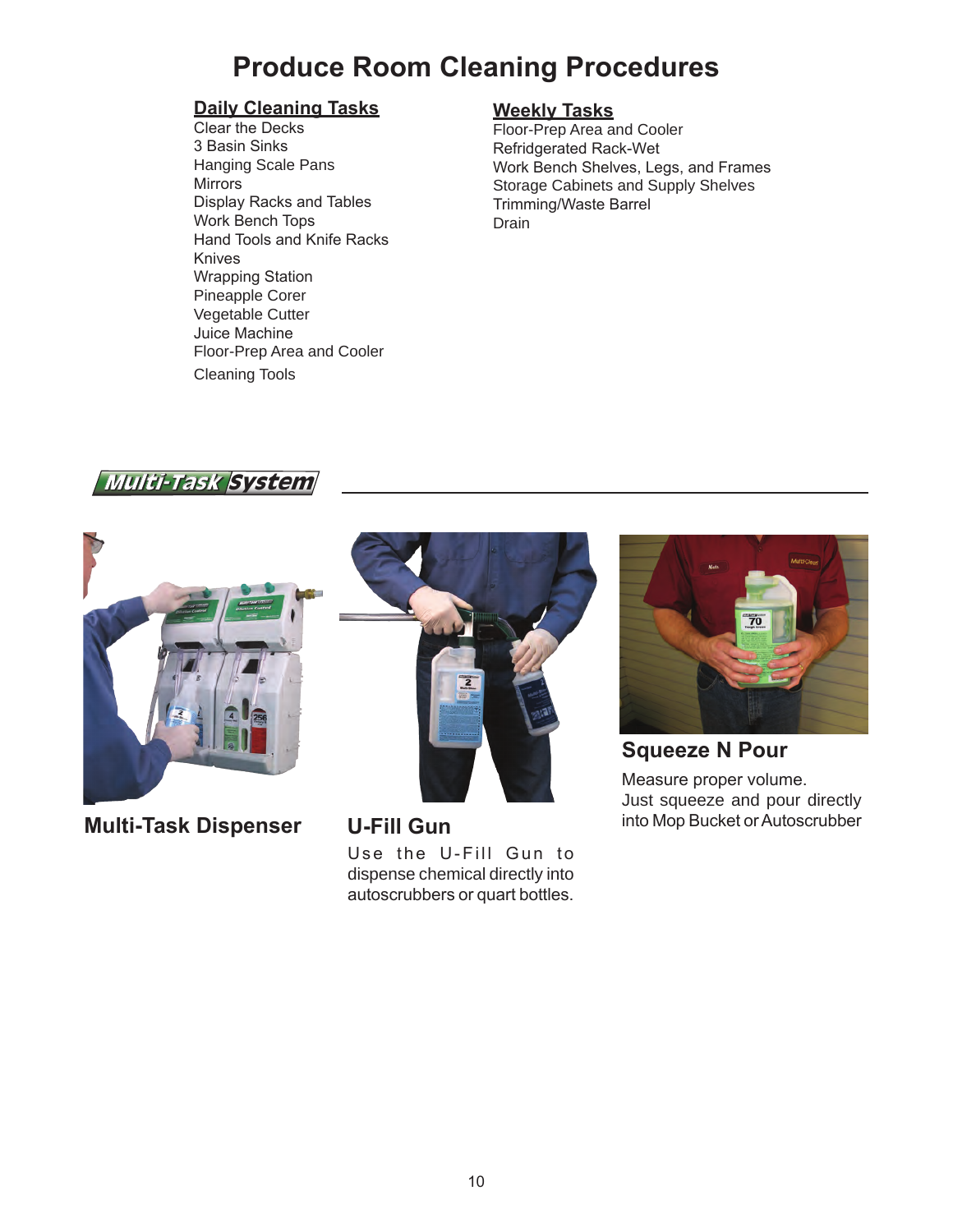## **Odor Control**

Keeping odors under control is a very important part of a good maintenance program in Grocery Stores or anywhere food is prepared and/or sold. Most foul odors are caused by bacterial growth in which the bacteria feed on any organic material (food waste, grease/ oil, urine, septic waste, cleaner residues etc) and grow, multiply and produce enzymes that cause these foul odors.

To control these odors, use **BIO-POWER** which is a multi-purpose biological digester/odor counteractant. It contains a synergistic blend of microorganisms that release enzymes to consume a variety of organic debris including: trap & drain grease, dirty/greasy grout, rotting garbage, septic waste and other similar odor causing debris. BIO-Power is also effective at digesting urine odors found in restrooms.

**Trap and Drain Maintenance: BIO-POWER** effectively maintains flow through drain lines by consuming organic build-up in pipes. Excellent for grease traps, reduces or eliminates the need to pump traps. Use in all floor drains found in grocery stores, including the Meat, Produce, Bakery, Deli Departments.

## **Floor Maintenance Program**

Maintaining floors to be clean, shiny and dry can be one of the most challenging tasks a grocery store has, especially in the entrance and the check-out area. High volume foot traffic plus the shopping carts can track in massive amounts of dirt, grit, grease, rain and snow, all of which can destroy a floor finish quickly. This can cause poor appearance and slippery/unsafe conditions.

A proper floor maintenance program is essential for keeping the stores looking good and safe. Floor maintenance procedures can be broken into 3 broad categories that relate to frequency, cost and labor intensity. Understanding the methods and procedures needed to achieve better looking floors is the first step toward a successful Floor Maintenance Program.

# *Routine*

- Dust mopping (often)
- Cleaning, scrubbing or damp mopping
- Burnishing or spray buffing
- Use of Walk-Off Matting

#### **The more effort put into Routine maintenance will give these benefits:**

- Improved day to day appearance
- Reduce recoating frequency
- Reduce stripping frequency
- Reduce total floor maintenance costs.

*Restorative*

**Done properly with the correct tools and equipment, this** 

• Scrub and Recoat

**process will:**

• Avoid build-ups • Reduce Stripping **Sometimes, it is a necessary practice to thoroughly strip a floor, which is essential prior to applying seals/finishes.**

*Renovative*

• Stripping

**Focus efforts on the first two R's in order to reduce or eliminate the third.**

• Reduce floor yellowing • Remove embedded dirt



**Packaging** 1 quart 902258 1 gallon 902253 5 gallon pail 902255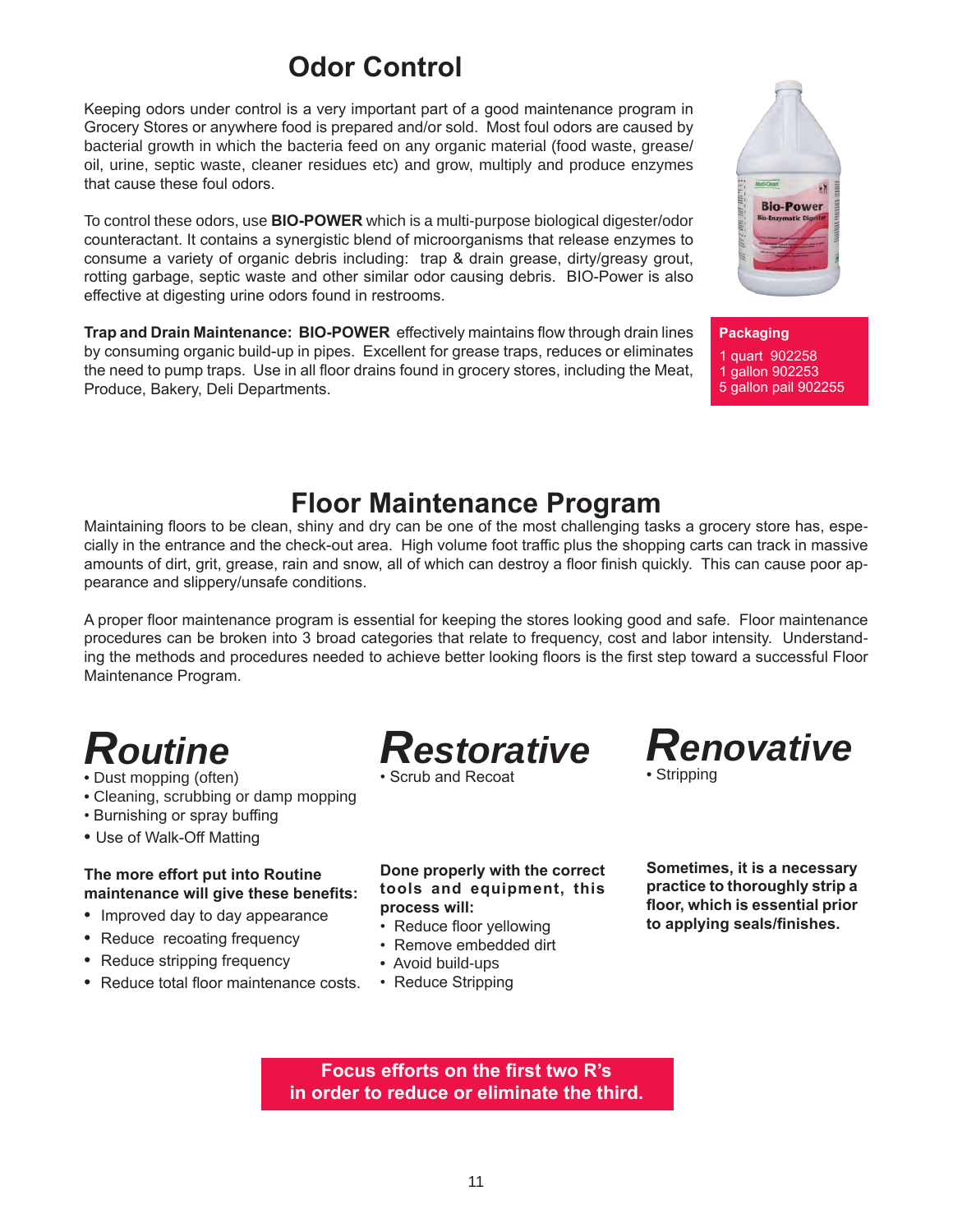## **Floor Maintenance Program** (continued)

In grocery stores, as other large retail stores, it is important to develop a seperate Floor Maintenance Program for different area's of the store. For example: The front enterance and check out areas will need a more aggressive Floor Maintenance Program than the food isles or other less traveled areas of the store. Below is a suggested maintenance program for different parts of a grocery store.

## **Suggested Maintenance Program**

### *Entrances, Check-Out Areas*

#### **Daily**

- Dust Mop 3-4 times per day
- Mop or autoscrub daily with **Century Maintenance Cleaner** (1 oz/gal.)
- Walk-off matting, 15 ft. minimum (extend to 30-50 ft. on poor weather days)
- Buff or burnish daily or as needed. (dust mop after burnishing). Use **Buff N' Clean** for low speed buffing or **RSB** for high speed burnishing as needed to restore shine.



**Century Maintenance**  A neutral pH cleaner for daily cleaning.



**Decade 100** 25% solids Floor Finish. Can be high speed or low speed maintained. Provides a deep shine with less coats.



**R.S.B.** A High Gloss Restorer/ Spray Burnish



**Blue Blazes All Purpose Cleaner.** Great for "Scrub N' Recoat Cleaning.



**Ultra Stripper.** Our most effective and safest stripper to use.

### **Weekly/Monthly**

- Deep scrub floors with a blue pad using **Blue Blazes** at 4 oz.gal.
- Rinse floor with fresh water
- Apply 1-2 coats of **Decade 100\*.**

### **Every 4-6 months**

- Strip Floor using **Ultra Stripper** diluted 1:4.
- Rinse Floor
- Apply up to 4 coats of **Decade 100\***. Wait 48 hours before applying additional coats, if desired.

### *Isles, Store Rooms, Break Rooms, Offices etc.*

### **Daily**

- Dust Mop 3-4 times per day
- Mop or autoscrub daily with **Century Maintenance Cleaner** (1 oz/gal.)
- Walk-off matting, 15 ft. minimum (extend to 30-50 ft. on poor weather days)
- Buff or burnish daily or as needed. (dust mop after burnishing). Use **Buff N' Clean** for low speed buffing or **RSB** for high speed burnishing as needed to restore shine.

### **Monthly/Quarterly**

- Deep scrub floors with a blue pad using **Blue Blazes** at 4 oz.gal.
- Rinse floor with fresh water
- Apply 1-2 coats of **Decade 100\***

### **Annually**

- Strip Floor using **Ultra Stripper** diluted 1:4.
- Rinse Floor
- Apply up to 4 coats **Decade 100\***. Wait 48 hours before applying additional coats, if desired.

**\*** Other Multi-Clean Floor Finishes can be used, depending on the maintenance program that is being used. For additional information, please refer to the following Multi-Clean Method Bulletins: Resilient Floor Care; High/Ultra High Speed Burnishing; Hard Surface Floors or contact Multi-Clean Technical Service Department for assistance in developing a specific floor care program for your store.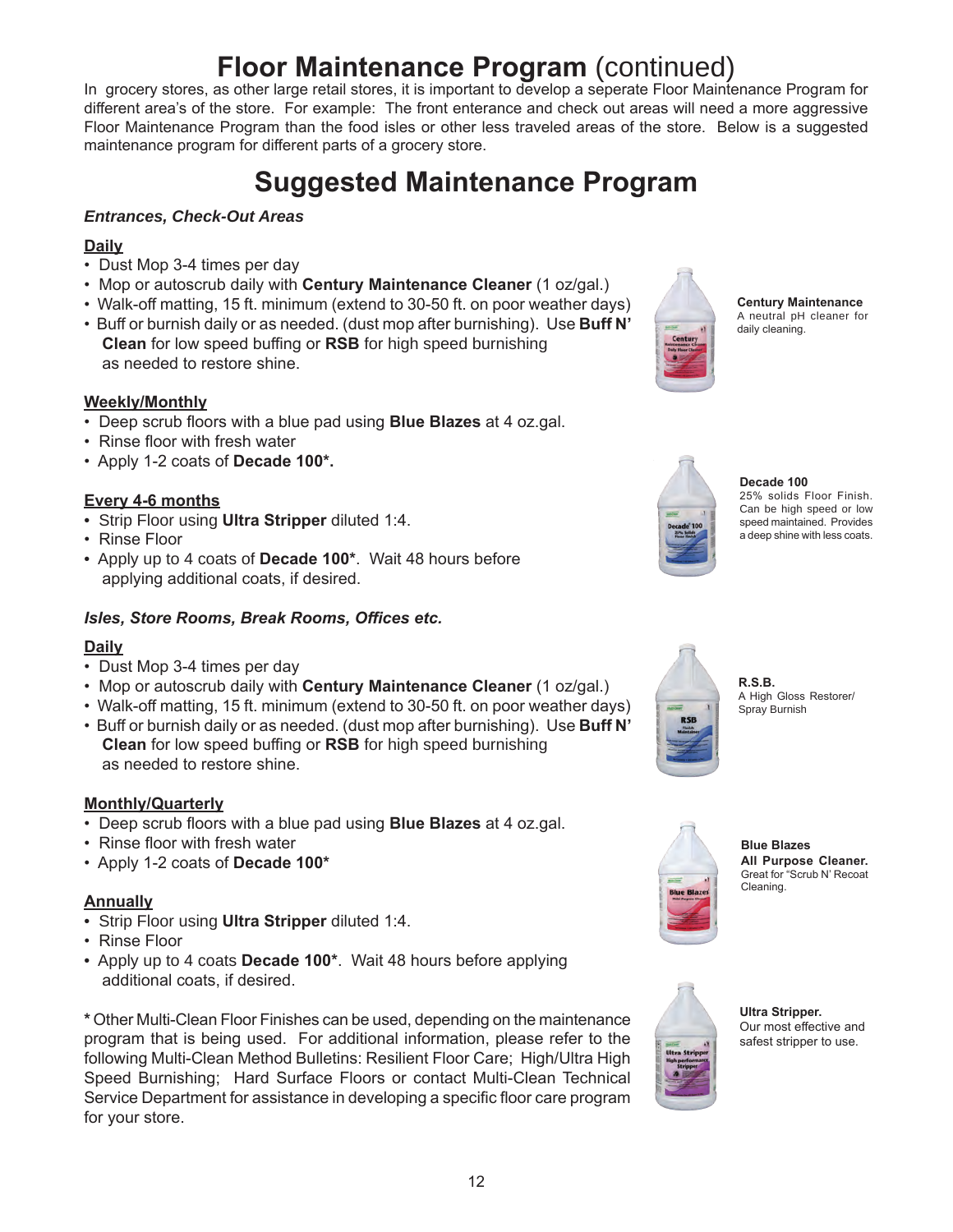## **Glossary**

**Approved source** means acceptable to the regulatory authority based on a determination of conformity with principles, practices, and generally recognized standards that protect public health.

**Bacteria** means living single-cell organisms. Bacteria can be carried by water, wind, insects, plants, animals, and people and survive well on skin and clothes and in human hair. They also thrive in scabs, scars, the mouth, nose, throat, intestines, and room-temperature foods.

**CCP** means Critical Control Point.

**Contamination** means the unintended presence in food of potentially harmful substances, including microorganisms, chemicals, and physical objects.

**Cross contamination** means the transfer of harmful substances or disease-causing microorganisms to food by hands, food-contact surfaces, sponges, cloth towels and utensils that touch raw food, are not cleaned, and then touch readyto-eat foods. Cross contamination can also occur when raw food touches or drips onto cooked or ready-to-eat foods. **Corrective action** means an activity that is taken by a person whenever a critical limit is not met.

**Critical Control Point (CCP)** means an operational step or procedure in a process, production method, or recipe, at which control can be applied to prevent, reduce, or eliminate a food safety hazard.

**Critical Limit** means a measurable limit at a CCP that can be monitored to control the identified hazard to a safe level in the food.

**Fish** means fresh or saltwater finfish, crustaceans and other forms of aquatic life (including alligator, frog, aquatic turtle, jellyfish, sea cucumber, and sea urchin and the roe of such animals) other than birds or mammals, and all mollusks, if such life is intended for human consumption. Includes an edible human food product derived in whole or in part from fish, including fish that have been processed in any manner.

**Food** means raw, cooked, or processed edible substance, ice, beverage, chewing gum, or ingredient used or intended for use or for sale in whole or in part for human consumption.

**Food establishment** means an operation at the retail level, i.e., that serves or offers food directly to the consumer and that, in some cases, includes a production, storage, or distributing operation that supplies the direct-to-consumer operation.

**Foodborne Illness** means sickness resulting from acquiring a disease that is carried or transmitted to humans by food containing harmful substances.

**Foodborne outbreak** means the occurrence of two or more people experiencing the same illness after eating the same food.

**HACCP** means Hazard Analysis Critical Control Points.

**HACCP plan** means a written document which is based on the principles of HACCP and which describes the procedures to be followed to ensure the control of a specific process or procedure.

**HACCP system** means the result of implementing the HACCP principles in an operation that has a foundational, comprehensive, prerequisite program in place. A HACCP system includes the HACCP plan and all SOPs.

**Hazard** means a biological, physical, or chemical property that may cause a food to be unsafe for human consumption. **Internal temperature** means the temperature of the internal portion of a food product.

**Meat** means the flesh of animals used as food including the dressed flesh of cattle, swine, sheep, or goats and other edible animals, except fish, poultry, and wild game animals.

**Microorganism** means a form of life that can be seen only with a microscope; including bacteria, viruses, yeast, and single-celled animals.

**Molluscan shellfish** means any edible species of raw fresh or frozen oysters, clams, mussels, and scallops or edible portions thereof, except when the scallop product consists only of the shucked adductor muscle.

**Monitoring** means the act of observing and making measurements to help determine if critical limits are being met and maintained.

**National Shellfish Sanitation Program** (NSSP) means the voluntary system by which regulatory authorities for shellfish harvesting waters and shellfish processing and transportation and the shellfish industry implement specified controls to ensure that raw and frozen shellfish are safe for human consumption.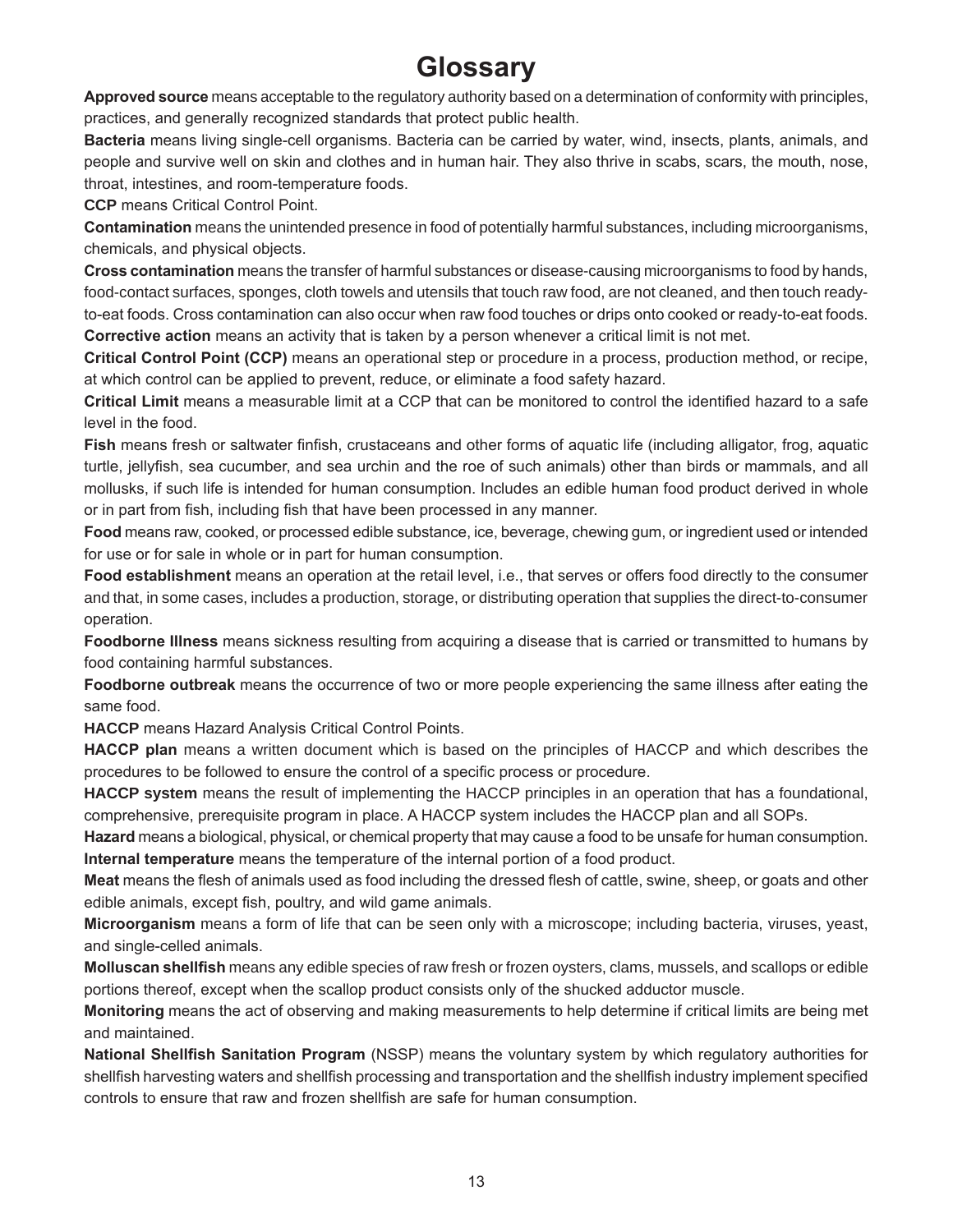## **Glossary** (Continued)

**NSSP** means National Shellfish Sanitation Program.

**Operational step** means an activity in a food establishment, such as receiving, storage, preparation, cooking, etc. **Parasite** means an organism that grows, feeds, and is sheltered on or in a different organism and contributes to its host.

**Pathogen** means a microorganism (bacteria, parasites, viruses, or fungi) that is infectious and causes disease. **Personal hygiene** means individual cleanliness and habits.

#### **Potentially Hazardous Food.**

**Potentially hazardous food** means a food that is natural or synthetic and that requires temperature control because it is capable of supporting:

- a. the rapid and progressive growth of infectious or toxigenic microorganisms,
- b. the growth and toxin production of *Clostridium botulinum*, or
- c. in raw shell eggs, the growth of *Salmonella* Enteritidis.

**Potentially hazardous food** includes foods of animal origin that are raw or heat-treated; foods of plant origin that are heat-treated or consists of raw seed sprouts; cut melons; and garlic and oil mixtures that are not acidified or otherwise modified at a processing plant in a way that results in mixtures that do not support growth of pathogenic microorganisms as described above.

**Procedural step** means an individual activity in applying this Guide to a food establishment's operations.

**Process approach** means a method of categorizing food operations into one of three modes:

a. Process one: Food preparation with no cook step wherein ready-to-eat food is stored, prepared, and served;

b. Process two: Food preparation for same day service wherein food is stored, prepared, cooked, and served; or

c. Process three: Complex food preparation wherein food is stored, prepared, cooked, cooled, reheated, hot held, and served.

#### **Ready-to-Eat Food.**

**Ready-to-eat food** means a food that is in a form that is edible without washing, cooking, or additional preparation by the food establishment or consumer and that is reasonably expected to be consumed in that form.

**Ready-to-eat food** includes potentially hazardous food that has been cooked; raw, washed, cut fruits and vegetables; whole, raw, fruits and vegetables that are presented for consumption without the need for further washing, such as at a buffet; and other food presented for consumption for which further washing or cooking is not required and from which rinds, peels, husks, or shells have been removed.

**Record** means a documentation of monitoring observation and verification activities.

**Regulatory authority** means a federal, state, local, or tribal enforcement body or authorized representative having jurisdiction over the food establishment.

**Risk** means an estimate of the likely occurrence of a hazard.

**SOP** means Standard Operating Procedure.

**Shellfish** means bi-valve molluscan shellfish.

**Standard operating procedure** (SOP) means a written method of controlling a practice in accordance with predetermined specifications to obtain a desired outcome.

**Temperature measuring device** means a thermometer, thermocouple, thermistor, or other device for measuring the temperature of food, air, or water.

**Toxin** means a poisonous substance that may be found in food.

**Verification** means the use of methods, procedures, or tests by supervisors, designated personnel, or regulators to determine if the food safety system based on the HACCP principles is working to control identified hazards or if modifications need to be made.

**Virus** means a protein-wrapped genetic material which is the smallest and simplest life-form known, such as hepatitis A.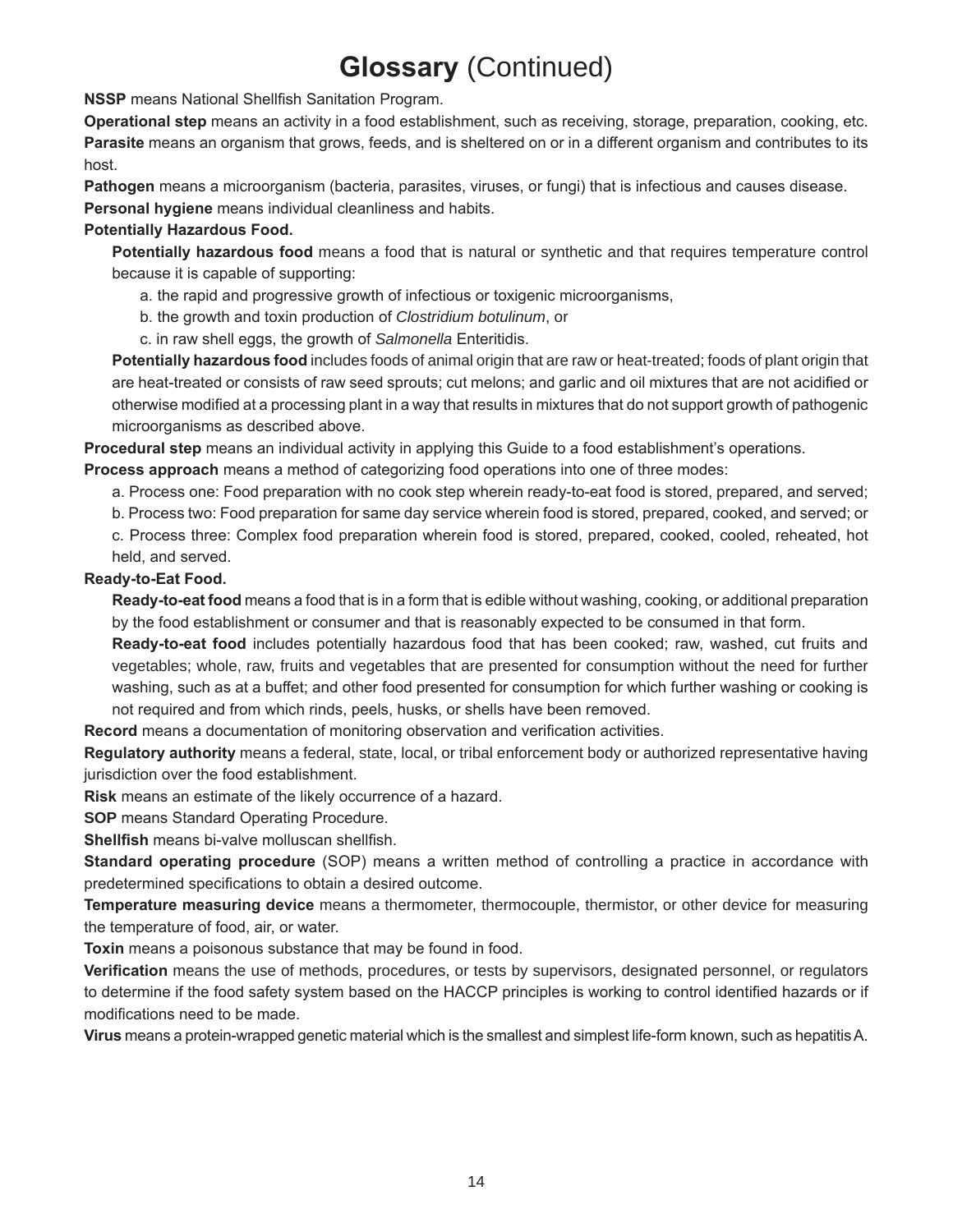The United States Department of Agriculture (USDA) no longer "Authorizes" Cleaners to be used in USDA regulated facilities (dairy, meat and poultry processing plants). The term "USDA Authorized" is no longer used. Instead, the USDA has published performance standards that a cleaner must meet in order to be used for specific tasks in USDA facilities. Now products are labeled: "This Product Meets USDA Performance Standards for (A-1) Type Products." It is the manufactureres' responsiblity that the cleaner meets these performance standards. See the back page for a description of the USDA Codes listed below.

### **Multi-Clean cleaners by standard type**

A-1 HD Hi-Foam, A-1 Multi-Task 12 HD Hi-Foam A-1 Multi-Shine A-1 Multi-Task 2 Multi-Shine A-1 Formula 305

A-3 Phos Clean

A-4 Pressure NB A-4 Formula 340

D-1 Century Q 256

D-1 Millennium Q

D-2 M-C 10 Sanitizer D-2 Multi-Task 10 M-C 10

D-1 Multi-Task 256 Century Q 256

D-1 Multi-Task 64 Millennium Q

C-1 Bio-Power Plus C-1 B-Q 32 Pine Odor Cleaner

C-1 Blue Blazes C-1 Multi-Task 6 Blue Blazes

C-1 Century Maintenance C-1 Multi-Task 5 Century Maintenance

C-1 Eliminator 3 C-1 Multi-Task 3 Eliminator 3

C-1 Mastery dL

C-1 Power Suds C-1 Multi-Task 15 Power Suds

C-1 Red Lightning C-1 Super Clean Shine

> C-1 Tough Green C-1 Multi-Task 70 Tough Green

C-2 Foamy MAC C-2 Multi-Task 4 Foamy MAC

## **Floor Seals and Coatings**

As of August, 1994 the USDA no longer authorizes individual coatings, sealers or paints. Instead, the USDA Audit System requires a letter of certification from the manufacturer prior to the application of a coating in a federally inspected plant (office areas not included). Please request a letter of certification from Multi-Clean prior to the sale of a floor coating to a federally inspected plant. A description of where the coating will be used should be included with the request.